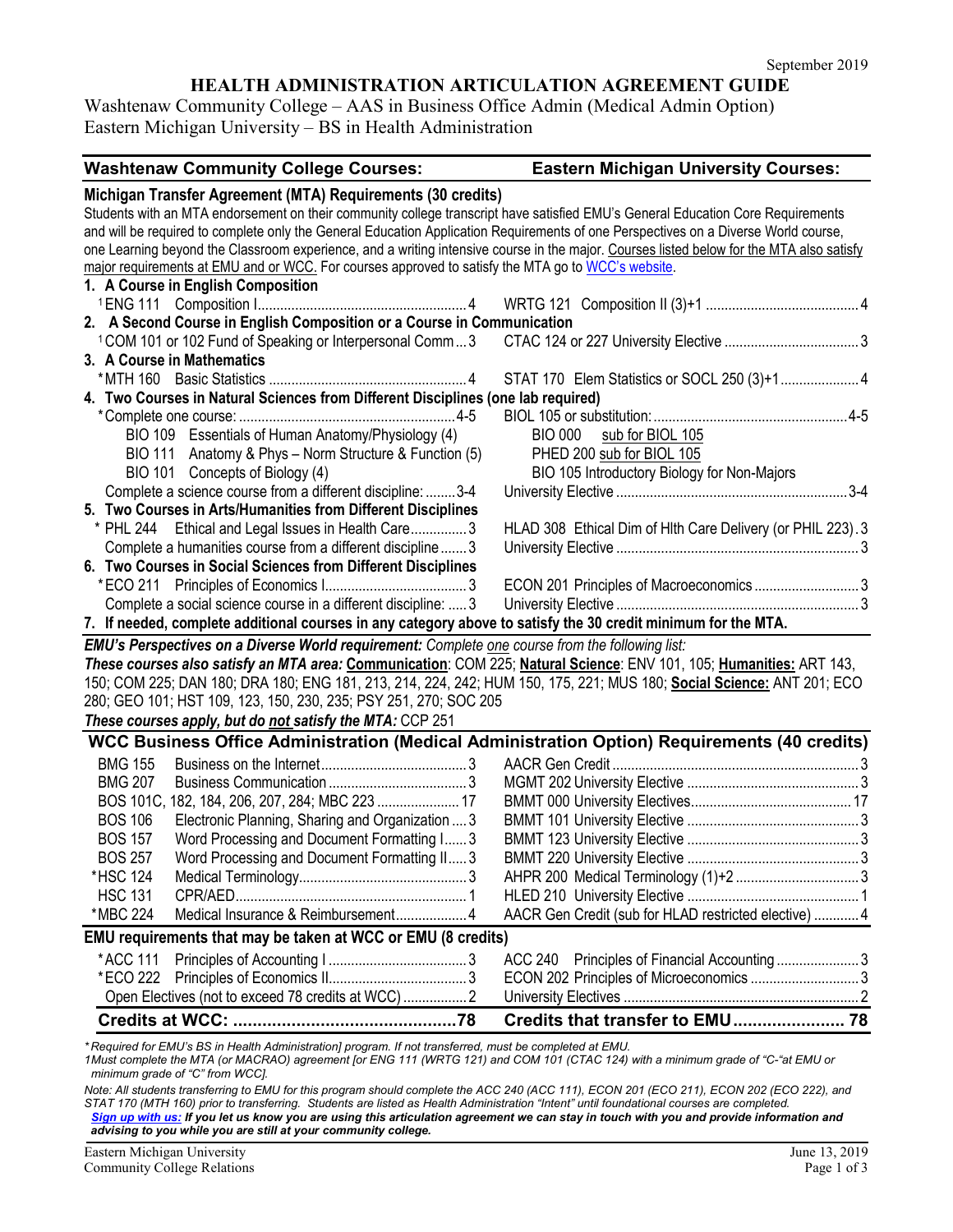# **HEALTH ADMINISTRATION ARTICULATION AGREEMENT GUIDE**

Washtenaw Community College – AAS in Business Office Admin (Medical Admin Option) Eastern Michigan University – BS in Health Administration

# **Completion of the BS in Health Administration at EMU**

Students are admitted to EMU as Health Administration "intent" and must submit a supplemental application for admission to the program after completion of the foundational requirements of Macro- and Microeconomics, Statistics, and Principles of Accounting. The College of Health and Human Services (CHHS) advising center will assist students in course planning and the supplemental application process.

### **Program Admission Requirements:**

- 1. Completed a minimum of 45 hours of undergraduate coursework at an accredited institution of higher learning with a minimum cumulative grade point average of 2.5.
- 2. Completed the MTA or MACRAO agreement (or WRTG 121 and CTAC 124 with a minimum grade of "C-"at EMU).

**Major Requirements (46 credits)**

## **Health Administration Requirements (46 credits)**

| HLAD 305        |                                                    |  |
|-----------------|----------------------------------------------------|--|
| HLAD 307W       | Comm Effectiveness in Health Admin3                |  |
| HLAD 310        | Administration of Health Care Orgs 3               |  |
| HLAD 311        | Management of Health Services3                     |  |
| HLAD 312        | Health Personnel Mgmt & Dev (or MGMT 384) 3        |  |
| HLAD 315        | Data Analysis for the Health Science3              |  |
| HLAD 416        |                                                    |  |
| HLAD 418        | Principles of Healthcare Finance 3                 |  |
| HLAD 419        |                                                    |  |
| HLAD 420        | Health Insurance & Reimbursement3                  |  |
| HLAD 425        | Decision Making for Health Administrators 3        |  |
|                 |                                                    |  |
| ECON 436        |                                                    |  |
|                 | Restricted HLAD Electives (one course from below)3 |  |
| <b>HLAD 250</b> | Intro to Public Health (3)                         |  |
| HLAD 313        | Health Care Quality (3)                            |  |
| HLAD 323        | Introduction to Epidemiology (3)                   |  |
| HLAD 401        | Legal Issues in Health Care (3)                    |  |
| HLAD 402        | Health Policy (3)                                  |  |
| HLAD 476        | Intro to Healthcare Informatics (3)                |  |
|                 |                                                    |  |
|                 |                                                    |  |

#### **Sample Sequence for Completing the BS in Health Administration**

### **First Semester**

## **Second Semester**

| HLAD 315 W, S; pre-req: HLAD 305, 307W, approved |  |
|--------------------------------------------------|--|
|                                                  |  |

### **Third Semester**

## . **Fourth Semester**

| HLAD 425 F, W; pre-req: HLAD 307W, 310, 420 3 |  |
|-----------------------------------------------|--|
|                                               |  |